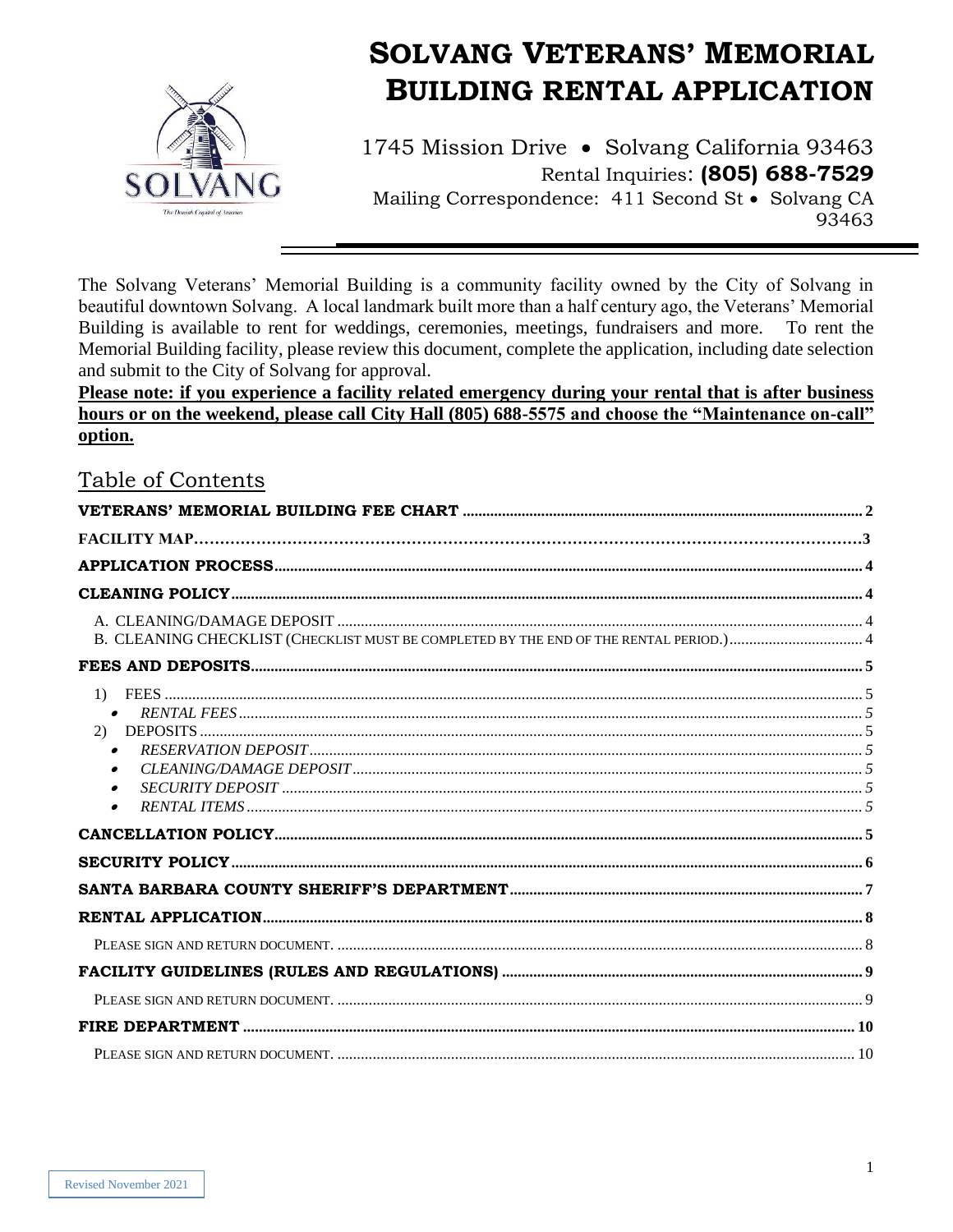# **VETERANS' MEMORIAL BUILDING FEE CHART**

|                   |                   |                   |    | <b>RATE</b><br><b>STRUCTURE</b> |    |                                         |        |                                                     |                                   |                                      |
|-------------------|-------------------|-------------------|----|---------------------------------|----|-----------------------------------------|--------|-----------------------------------------------------|-----------------------------------|--------------------------------------|
| <b>LARGE HALL</b> | <b>GOVERNMENT</b> | <b>NON-PROFIT</b> |    | <b>FAMILY</b><br>LOCAL *        |    | <b>OUT OF AREA</b><br><b>COMMERCIAL</b> |        | <b>CLEANING/</b><br><b>DAMAGE</b><br><b>DEPOSIT</b> | <b>PRIVATE</b><br><b>SECURITY</b> | <b>LIABILITY</b><br><b>INSURANCE</b> |
| 0-6 Hours         | ۰IJ               | 190.00            | Ψ  | 410.00                          | w  | 600.00                                  | Φ<br>D | 500.00                                              | TBD                               | <b>TBD</b>                           |
| 6+ Hours          | ъD                | 250.00            | ۰D | 660.00                          | ۰D | 980.00                                  | \$     | 500.00                                              | TBD                               | TBD                                  |

| <b>LARGE</b><br><b>HALL/KITCHEN</b> | <b>NON-PROFIT</b><br><b>GOVERNMENT</b> |    | <b>FAMILY</b><br>LOCAL <sup>*</sup> |    | <b>OUT OF AREA</b><br><b>COMMERCIAL</b> | <b>CLEANING/</b><br><b>DAMAGE</b><br><b>DEPOSIT</b> | <b>PRIVATE</b><br><b>SECURITY</b> | LIABILITY<br><b>INSURANCE</b> |
|-------------------------------------|----------------------------------------|----|-------------------------------------|----|-----------------------------------------|-----------------------------------------------------|-----------------------------------|-------------------------------|
| 0-6 Hours                           | 220.00                                 | Œ  | 540.00                              |    | 730.00                                  | 500.00                                              | TBD                               | TBD                           |
| 6+ Hours                            | 320.00                                 | \$ | 790.00                              | ۰D | 1140.00                                 | 500.00                                              | TBD                               | TBD                           |

| <b>LEGION WING</b> | <b>NON-PROFIT</b><br><b>GOVERNMENT</b> |    | <b>FAMILY</b><br>LOCAL * | <b>OUT OF AREA</b><br><b>COMMERCIAL</b> |        | <b>CLEANING/</b><br><b>DAMAGE</b><br><b>DEPOSIT</b> | <b>PRIVATE</b><br><b>SECURITY</b> | <b>LIABILITY</b><br><b>INSURANCE</b> |
|--------------------|----------------------------------------|----|--------------------------|-----------------------------------------|--------|-----------------------------------------------------|-----------------------------------|--------------------------------------|
| 0-6 Hours          | 160.00                                 | ۰D | 350.00                   | 510.00                                  | ጦ<br>J | 300.00                                              | TBD.                              | TBD                                  |
| 6+ Hours           | 220.00                                 | ۰D | 540.00                   | 790.00                                  | ∩<br>æ | 300.00                                              | TBD.                              | TBD                                  |

| <b>LEGION</b><br><b>WING/KITCHEN</b> | <b>NON-PROFIT</b><br><b>GOVERNMENT</b> | <b>FAMILY</b><br>LOCAL * | <b>OUT OF AREA</b><br><b>COMMERCIAL</b> | <b>CLEANING/</b><br><b>DAMAGE</b><br><b>DEPOSIT</b> | <b>PRIVATE</b><br><b>SECURITY</b> | <b>LIABILITY</b><br><b>INSURANCE</b> |
|--------------------------------------|----------------------------------------|--------------------------|-----------------------------------------|-----------------------------------------------------|-----------------------------------|--------------------------------------|
| 0-6 Hours                            | 190.00                                 | 470.00                   | 700.00<br>۰D                            | 300.00<br>Œ                                         | TBD                               | TBD                                  |
| 6+ Hours                             | 290.00                                 | 690.00                   | 1010.00<br>۰D                           | 300.00                                              | TBD                               | TBD                                  |

| <b>KITCHEN/BBQ</b> | <b>NON-PROFIT</b><br><b>GOVERNMENT</b> | <b>FAMILY</b><br>LOCAL * | <b>OUT OF AREA</b><br><b>COMMERCIAL</b> |         | <b>CLEANING/</b><br><b>DAMAGE</b><br><b>DEPOSIT</b> | <b>PRIVATE</b><br><b>SECURITY</b> | <b>LIABILITY</b><br><b>INSURANCE</b> |
|--------------------|----------------------------------------|--------------------------|-----------------------------------------|---------|-----------------------------------------------------|-----------------------------------|--------------------------------------|
| 0-6 Hours          | 70.00                                  | 160.00                   | 220.00                                  | ጦ<br>JЭ | 150.00                                              | TBD                               | TBD                                  |
| 6+ Hours           | 100.00                                 | 190.00                   | 250.00                                  |         | 150.00                                              | TBD                               | TBD                                  |

| <b>TOTAL FACILITY</b> | <b>NON-PROFIT</b><br><b>GOVERNMENT</b> | <b>FAMILY</b><br>LOCAL * | <b>OUT OF AREA</b><br><b>COMMERCIAL</b> | <b>CLEANING/</b><br><b>DAMAGE</b><br><b>DEPOSIT</b> | <b>PRIVATE</b><br><b>SECURITY</b> | <b>LIABILITY</b><br><b>INSURANCE</b> |
|-----------------------|----------------------------------------|--------------------------|-----------------------------------------|-----------------------------------------------------|-----------------------------------|--------------------------------------|
| 0-6 Hours             | 350.00                                 | 820.00                   | 1080.00                                 | \$<br>700.00                                        | TBD                               | TBD                                  |
| 6+ Hours              | 510.00                                 | .260.00                  | 1580.00                                 | \$<br>700.00                                        | TBD.                              | TBD                                  |

\*PRIVATE PARTY RENTALS IN WHICH THE RENTER IS FROM SOLVANG, SANTA YNEZ, BUELLTON, LOS OLIVOS, BALLARD AND LOS ALAMOS- ALL TOWNS OR CITIES THAT MAKE UP THE SANTA YNEZ VALLEY

PLEASE NOTE: THE SMALL HALL IS NOT AVAILABLE FOR PUBLIC RENTAL.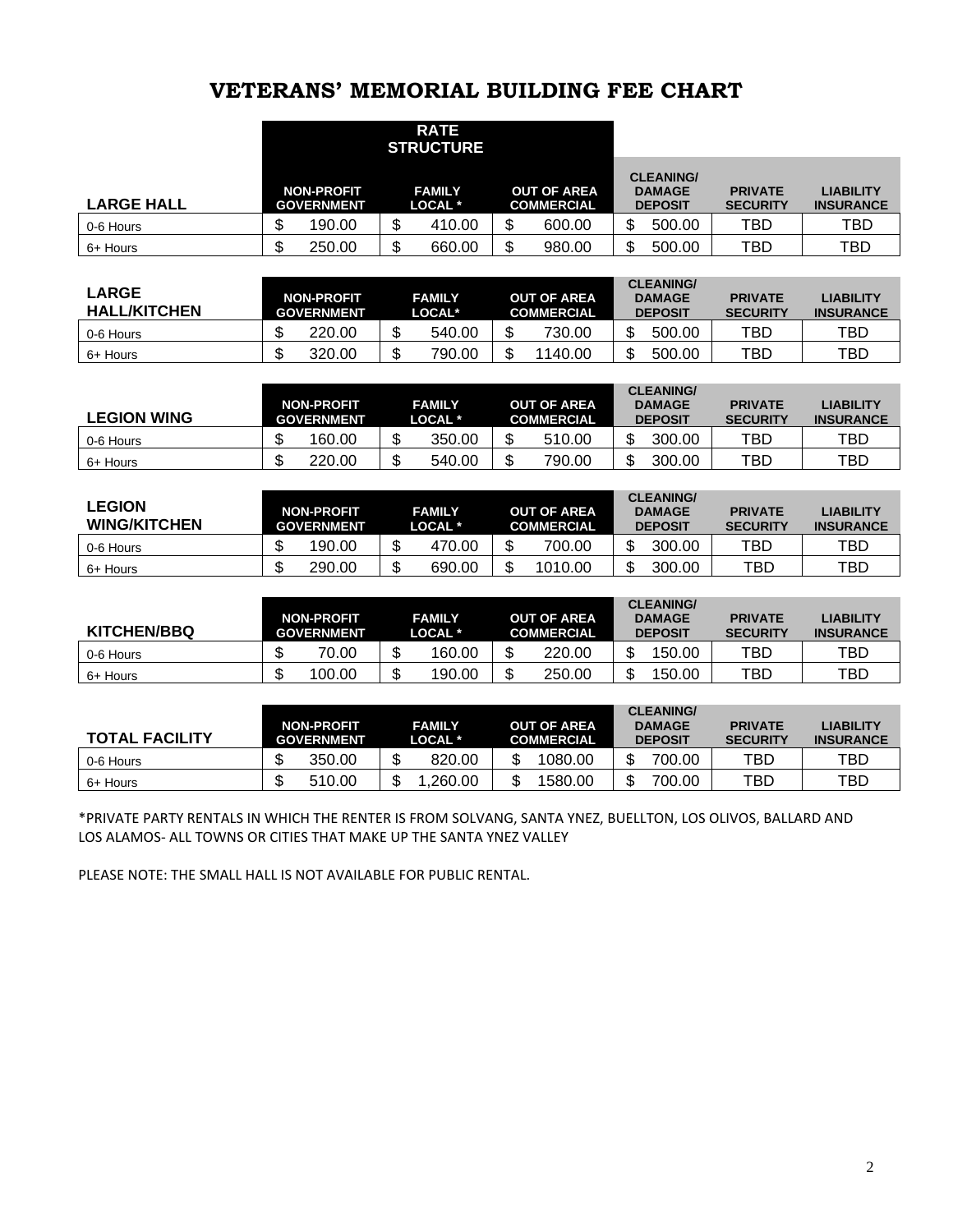# **CITY OF SOLVANG VETERANS MEMORIAL BUILDING**



MISSION DRIVE

### TABLES/CHAIRS

Legion Wing – 14 round tables (72"); 3 banquet tables (8'); 100 cushioned chairs Large Hall – 33 banquet tables (8'); 275 metal folding chairs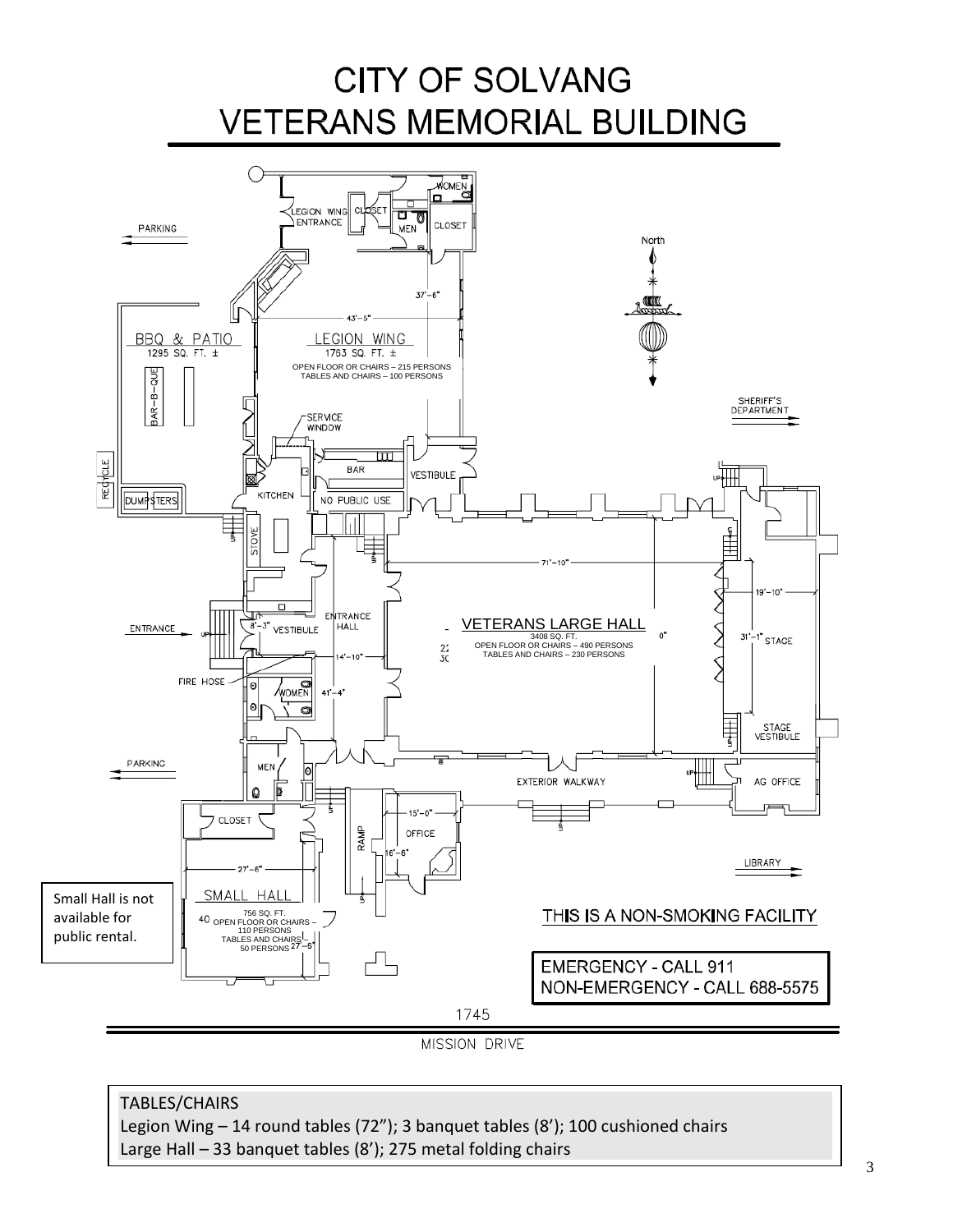# <span id="page-3-0"></span>**APPLICATION PROCESS**

- 1) Read and complete this application. Return the completed application to the City of Solvang Parks and Recreation Department located at 411 Second Street, Solvang. Or mail to Solvang Parks and Recreation, 411 Second St, Solvang, California, 93463.
- 2) The Parks and Recreation Department staff will determine the availability of the requested facility and rental date.
- 3) The Veterans' Building facility rules will be reviewed with the applicant and fees and deposits will be determined. The applicant must pay a reservation deposit of 25% of the rental charge to secure the reservation.
- 4) All fees and deposits are due 30 days prior to the event. Reservations made less than 30 days prior to an event require immediate
- payment of rental fee and deposits. No reservation requiring security may be made less than 30 days prior to an event. 5) Any special terms and/or conditions will be determined on the basis of estimated attendance, type of event and whether or not alcohol is
- served. Documentation verifying compliance with the special terms and conditions is due 30 days prior to the event. 6) Liability insurance naming the City of Solvang as additional insured will be required if the event falls within the City's Special Event Liability Program guidelines.

# **INSURANCE & INDEMNIFICATION**

All tenant users must provide the city with proof of liability insurance for \$1,000,000 (one million dollars) naming the City, its officers, employees, and agents as additionally insured. For a fee, the City offers Special Event Liability Insurance (information is available with the Recreation Clerk). Insurance must be obtained 30 days prior to the event. Multiple use organizations may provide on an annual or per event basis. The City must be notified if insurance has been changed or cancelled and a new policy must be issued to the City. Additional liability insurance may be required for certain activities at the discretion of the City Manager or his/her designee.

Sponsor shall indemnify, defend, and hold harmless the City, its officers, employees, and agents from any and all losses, costs, expenses, claims, liabilities, actions, or damages, including liabilities for injuries to any person or damage to property arising at any time during and/or arising out of or in any way connected to the Sponsor's use of Public Property, unless solely caused by the gross negligence or willful misconduct of the City, its officers, employees, or agents.

# <span id="page-3-1"></span>**CLEANING POLICY**

Facility users are responsible for returning the Veterans' Memorial Building to the condition in which it was rented to them. Users may hire a private cleaning service; however, ultimate responsibility lies with the renter.

### <span id="page-3-2"></span>**A. CLEANING/DAMAGE DEPOSIT**

1) A deposit will be required from every rental applicant. (See Fees and Deposits)

#### <span id="page-3-3"></span>**B. CLEANING CHECKLIST (Checklist must be completed by the end of the rental period.)**

*The facility will be inspected after each event to insure compliance with the cleaning checklist. The following list outlines the facility cleaning responsibilities:*

- 1) Users are responsible for providing their own cleaning supplies and materials. For kitchen rentals, the following items are provided: mop and bucket, push broom, and griddle scraper.
- 2) Wipe clean all kitchen surfaces if used.
- 3) Clean griddle thoroughly if used.
- 4) Clean all spilled liquids including those in microwave, refrigerator, and sinks.
- 5) Clean all tables and chairs and replace to their proper location. Please do not mix tables and chairs (padded and unpadded). Tables and chairs may not be moved from one hall to another.
- 6) Remove all decorations, equipment and food/drink related to the function.
- 7) Clean and discard all litter from the building interior, exterior walkways, grounds, and parking area.
- 8) Clean all marks, handprints, etc, off walls.
- 9) Remove all tape and gum from floors.
- 10) Please note that the kitchen has NO GARBAGE DISPOSAL.
- 11) NO glitter or confetti allowed.
- 12) If cleaning checklist is determined to be incomplete by Maintenance Personnel, the renter's deposit may be forfeited. See chart below.

| <b>Cleaning Infraction</b>       | <b>Monetary Charge</b> |
|----------------------------------|------------------------|
| Kitchen soiled                   | \$100.00 minimum       |
| Furniture not replaced correctly | \$100.00 minimum       |
| Decorations not removed          | \$100.00 minimum       |
| Equipment not removed            | \$100.00 minimum       |
| Litter not removed               | \$100.00 minimum       |
| Gum not removed                  | \$100.00 minimum       |
| Heat, AC, lights not turned off  | \$100.00 minimum       |
| Facility and/or equipment damage | Cost of Repairs -      |
|                                  | No maximum             |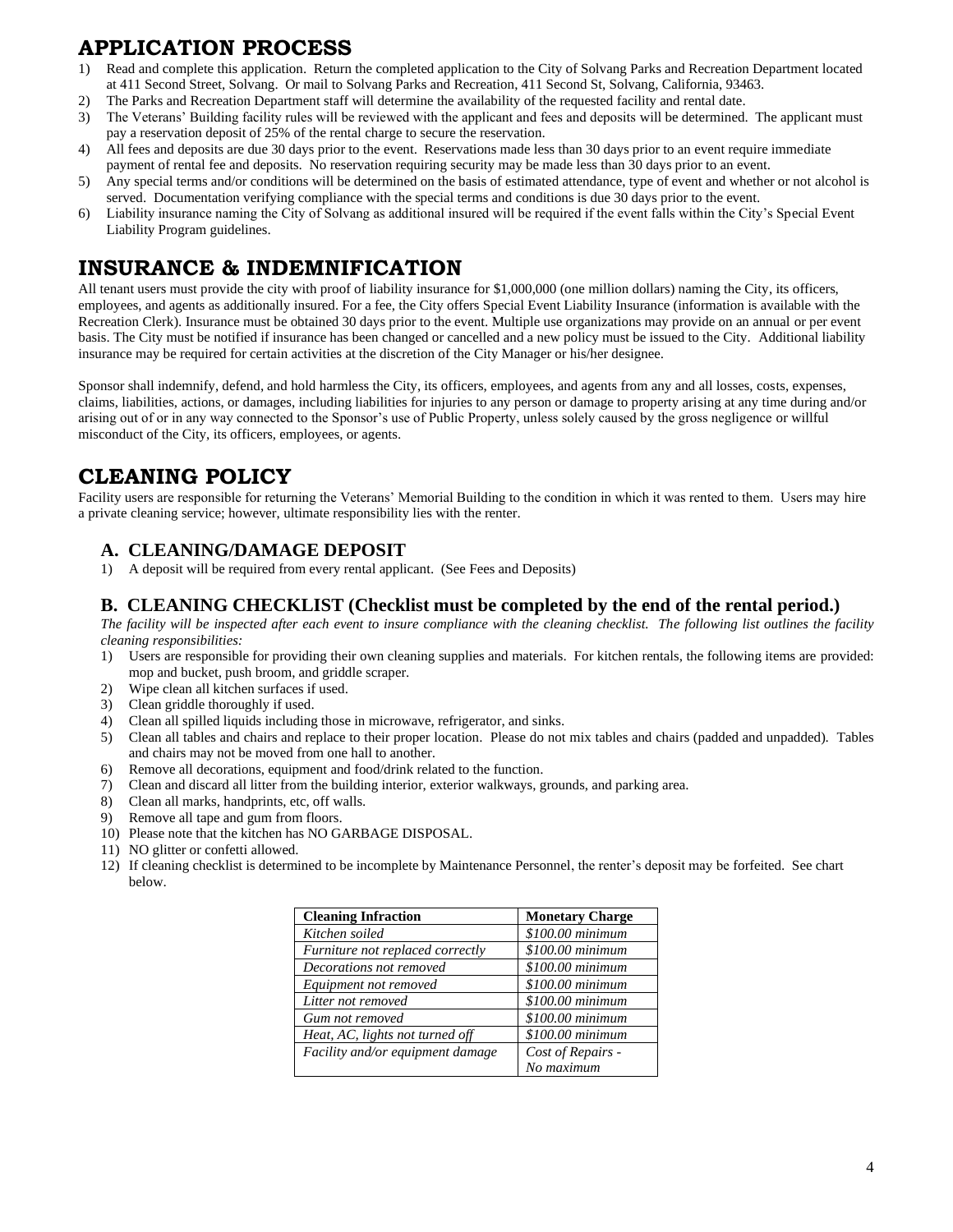# <span id="page-4-0"></span>**FEES AND DEPOSITS**

#### <span id="page-4-2"></span><span id="page-4-1"></span>**1) FEES**

#### • **RENTAL FEES**

Rental fees are charged for use of the facilities. All rental fees must be paid 30 days prior to the event. The rental fee is determined by:

- a. Which room(s) is used.
- b. How long the event will last.
- c. Whether or not the event sponsor is a legal, local non-profit  $[501C(3)]$ . Proof is required. Groups must provide proof of tax-exempt certification from the IRS and be a local non-profit whose revenue is distributed in the Santa Ynez Valley.

#### <span id="page-4-4"></span><span id="page-4-3"></span>**2) DEPOSITS**

#### • **RESERVATION DEPOSIT**

- a) A reservation deposit of 25% of the rental fee must be paid at the time the rental application is submitted to secure reservation.
- b) No reservation deposit is required for recurring weekly or monthly events. The full rental charge for the desired facility for recurring events is payable on a monthly or quarterly basis in advance.

#### <span id="page-4-5"></span>• **CLEANING/DAMAGE DEPOSIT**

- a) All facility users pay a partially refundable cleaning/damage deposit due 30 days prior to the event. The cleaning/damage deposit is dependent upon which room(s) is used. The deposit is partially refundable if:
	- 1. A proper cleaning (i.e. the facility is returned to the City in the same condition it was rented to the user) has been done within the allowable time frame.
	- 2. No damage has occurred to the facility related to the event.
	- 3. No misrepresentations have been made on the application (see *Facility Guidelines*).
	- 4. The NO SMOKING ordinance was observed during the event.
	- 5. ALL KEYS MUST BE RETURNED. Renters that do not return key(s) may be charged for a re-keying of the facility. The charge will be withheld from the cleaning/damage deposit. Keys must be returned within 24 hours. Weekend events must return keys by Monday. Keys NOT returned within a 24 hour period will be charged:

| <b>Keys Returned After:</b> | <b>Will Be Charged:</b>      |
|-----------------------------|------------------------------|
| 24 hours                    | \$25.00                      |
| 48 hours                    | \$50.00                      |
| 72 hours                    | \$75.00                      |
| More than 72 hours          | Full cleaning/damage deposit |

#### <span id="page-4-6"></span>• **SECURITY DEPOSIT**

a) A security deposit may be required of any group, which is not required to pay a Security Fee (to security personnel hired by the renter). The Security Deposit is \$300.00 and is fully refundable if the conditions explained in the Security Policy are met.

#### <span id="page-4-7"></span>• **RENTAL ITEMS**

All rental items (ex. Chairs, tables, linens, dinnerware, etc.) of the renter are the responsibility of the user. It is the user's responsibility to make certain that all rental items are removed from the Veterans Hall premises at the end of the event. Any items that remain at the close of an event will be moved by the Maintenance Division to the outside of the facility near the BBQ area. Any damage to the rental property (whether due to weather, vandalism, or other means), and/or including stolen property, will be the responsibility of the user. The City waives all rights of responsibility to the rental items.

## <span id="page-4-8"></span>**CANCELLATION POLICY**

If renter must cancel event and terminate reservation, the following chart outlines the amount of rent that may be returned to the renter.

| <b>Cancellation Notice (by Renter)</b> | <b>Amount of Fee Refunded</b>                |
|----------------------------------------|----------------------------------------------|
| $\int 0.30 \, \text{days}$             | \$0.00                                       |
| $31-90$ days                           | Full refund less \$100.00 administrative fee |
| $91 + days$                            | 100%                                         |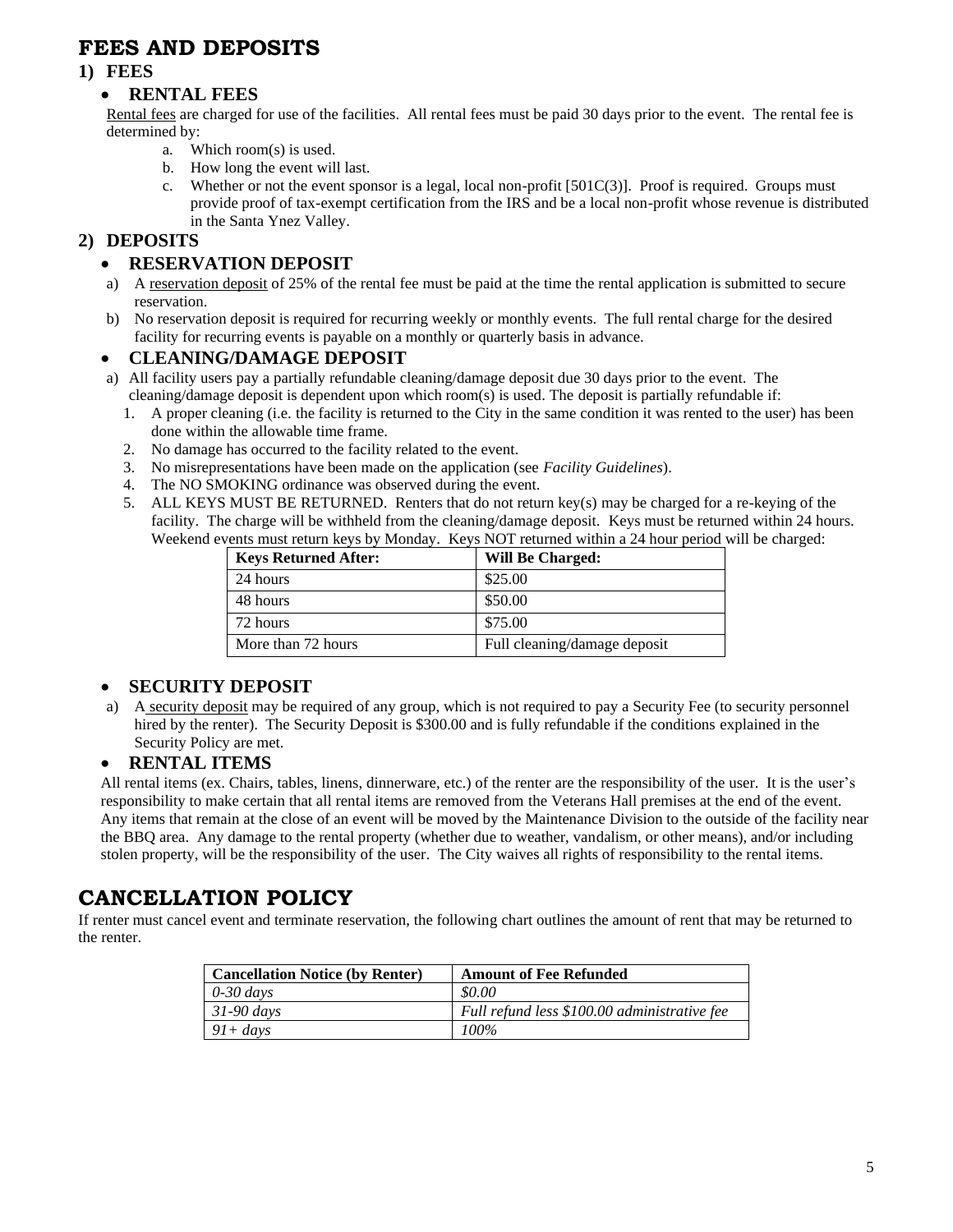# <span id="page-5-0"></span>**SECURITY POLICY**

All functions taking place at the Veterans' Memorial Building, *except those exempted elsewhere in this document*, which involves the serving, sale, or importation for use of alcohol **will** require security personnel on scene. Security can only be obtained through the Santa Barbara County Sheriff's Department (application included in this packet).

### Security Policy Rules

- 1. The minimum number of security personnel on scene at an event will be two guards; three are required for entire facility rentals and high attendee rates. Additional security will be determined on a 1:100 ratio when using the Santa Barbara County Sheriffs.
- 2. The use of alcoholic beverages and the number of persons attending the event will determine the need for security. Additional security costs incurred, in the event of arrests, injuries to officers, or other unusual circumstances will be billed directly to the responsible party(ies).
- 3. Security arrangements must be made in advance and fees/deposits shall be paid 30 days in advance of the event.
- 4. An event that does not include the distribution, sale, or consumption of alcohol, will not require paid security personnel. However, such events will require a \$300.00 refundable security deposit. This deposit will be held for twenty (20) working days following the event. If an incident occurs during the event, which requires the response of **Law Enforcement, EMS, or Fire Department, and the incident is alcohol related**, the \$300.00 will be applied as necessary to cover administrative and law enforcement costs. Similarly, if the organizers of the event neglect to curtail the use of alcohol, and it is brought to the attention of or observed by Law Enforcement, the \$300.00 will be applied as necessary to cover administrative and law enforcement costs. If such an alcohol related event should occur, Law Enforcement at the scene may terminate the event for public safety concerns.
- 5. City Staff / Sheriff will determine the possible exemption of non-profit organizations from the provisions of this security policy, based on the fact that these organizations have a proven, three (3) consecutive year track record of conduct.
- 6. \*If other city-approved security service vendors are available, they may be used in place of the Santa Barbara County Sheriffs. However, if other city-approved security service vendors are being utilized by the renter and an occurrence takes place at the event requiring the presence of the Santa Barbara County Sheriffs, the renter will be responsible for all sheriffs related costs and will be billed as such.

| . .<br>.<br>.                     |           |
|-----------------------------------|-----------|
| ________<br>_____<br>____________ | _________ |

\*I have read and understand the security policy.

## **APPROVED VENDOR FOR SECURITY SERVICES**

Santa Barbara County Sheriffs 1745 Mission Drive Solvang, CA 93463 (805) 686-5000

*Application included in packet. If approval from Sheriff Department to hire private security company is not granted you will be required to pay the \$87 per/hour rate before your event. Every effort will be made to obtain approval. A lesser fee for private security charges will be initially collected. The Recreation Clerk will assist you with security deposit costs.*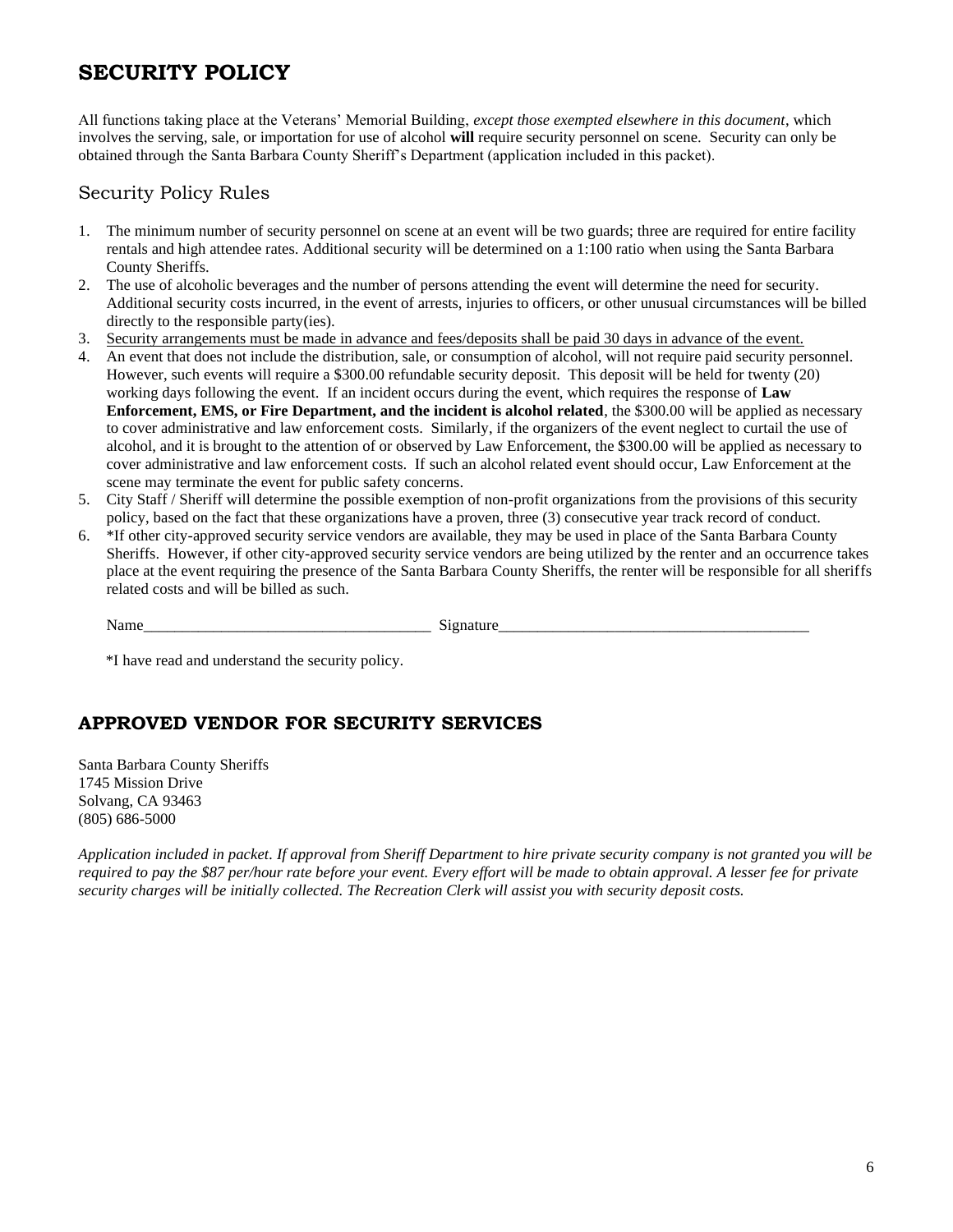#### SANTA BARBARA COUNTY SHERIFF'S DEPARTMENT SOLVANG CITY POLICE SERVICE AGREEMENT

<span id="page-6-0"></span>The below named applicant and/or organization hereby agrees to have the Santa Barbara County Sheriff's Department provide Police Security/Traffic Control on the following date(s) and time(s), at the following event and location:

| ALCOHOL SERVED/SOLD: NO_____ YES _______ FROM _________ TO _________ |  |
|----------------------------------------------------------------------|--|
|                                                                      |  |

#### **Please Note- security needs to be there 30 minutes before alcohol is served and stay until 30 minutes after alcohol ceases to be served.**

I further understand that this is not an agreement to rent any buildings or equipment, but only an agreement to provide a police service. Deputies will start one-half hour **prior** to serving alcohol and/or before the start of the event, and finish one-half hour **after** the conclusion of the event, except when additional time is required by activities related to the event. Payment for police service fees must be received by the City of Solvang, 30 days prior to the event, or upon reservation if made less than 30 days before the event. Required police services cannot be guaranteed, if received less than 5 days prior to the event.

Note: A minimum of two (2) deputies are required for an event, each working a minimum of three (3) hours, for a total of six (6) hours minimum.

I understand that I must contact the City of Solvang and meet all of their terms and conditions for this event.

NOTE: A copy of this agreement must be returned to the City for billing purposes. The Sheriff's Department requires a 48 hours' notice of cancellation to avoid fees.

I certify that I have read, understand, and agree to this contract agreement, and the answers given herein are true and complete to the best of my knowledge.

|                                                                     | $\text{DATE}$                                                                            |  |  |
|---------------------------------------------------------------------|------------------------------------------------------------------------------------------|--|--|
|                                                                     |                                                                                          |  |  |
|                                                                     | Number of Deputies ___________ x _____________HOURS per Deputy = ____________TOTAL HOURS |  |  |
| TOTAL HOURS OF DEPUTIES: $\qquad \qquad$ HRS @ \$87 (per hour) = \$ |                                                                                          |  |  |
| Total Security Deposit = $\frac{1}{2}$                              |                                                                                          |  |  |
| APPLICANT SIGNATURE                                                 | TODAY'S DATE                                                                             |  |  |
|                                                                     |                                                                                          |  |  |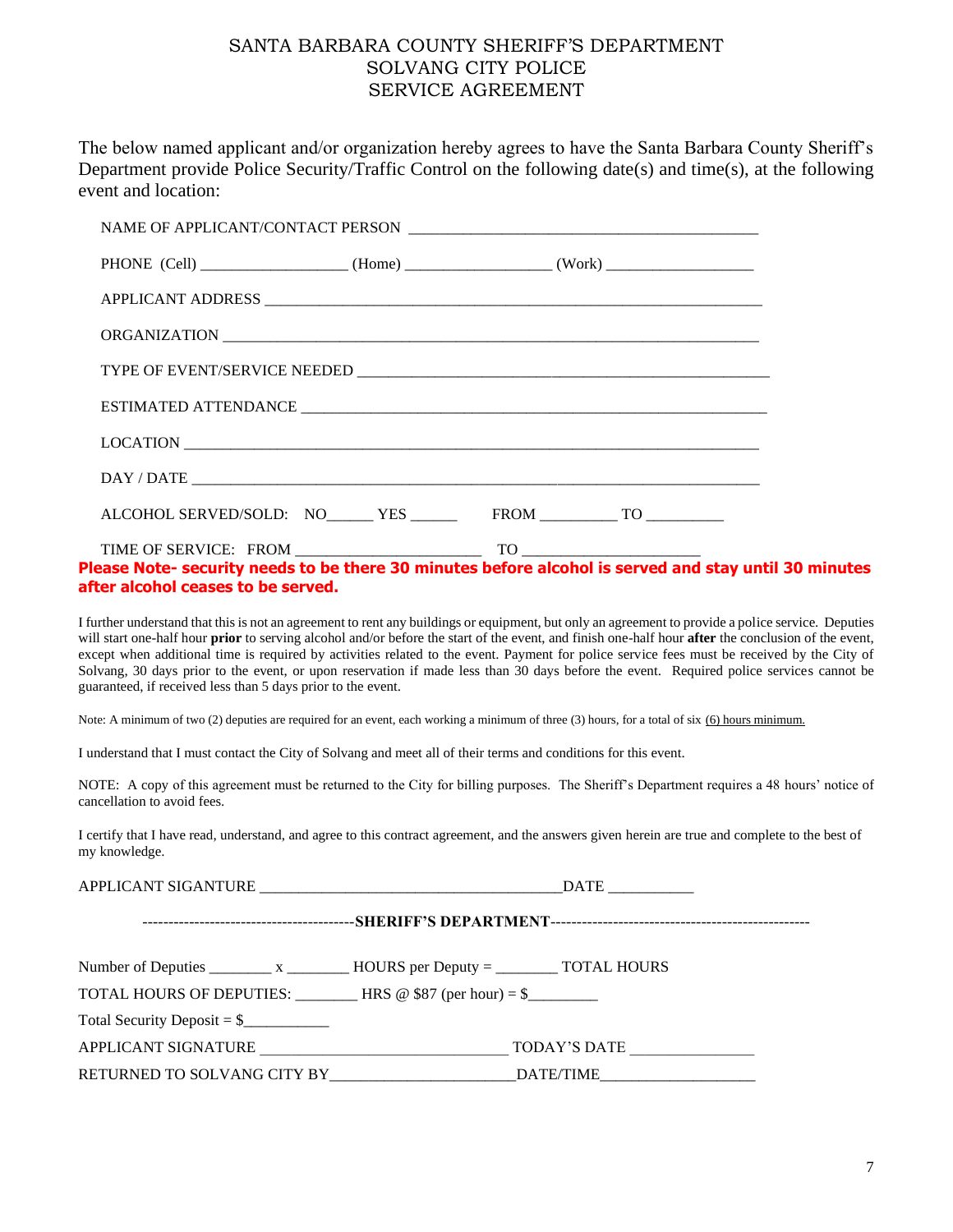### <span id="page-7-0"></span>SOLVANG VETERANS' MEMORIAL BUILDING RENTAL APPLICATION **Please sign and return document.**

Date of Application

<span id="page-7-1"></span>

| Name of Responsible Party                                                           |                             |       |                                  |              |                           |  |
|-------------------------------------------------------------------------------------|-----------------------------|-------|----------------------------------|--------------|---------------------------|--|
| <b>Address</b>                                                                      |                             | City  |                                  | <b>State</b> | Zip                       |  |
| <b>Business Phone</b>                                                               | Home Phone<br>Other         |       |                                  | Email        |                           |  |
| Name of Organization                                                                |                             |       |                                  |              |                           |  |
| Purpose of Rental                                                                   |                             |       |                                  |              |                           |  |
| Local Non-Profit State ID # (all event proceeds must stay in the Santa Ynez Valley) |                             |       |                                  |              |                           |  |
| <b>Alternate Contact Name</b>                                                       |                             |       | <b>Alternate Contact Phone</b>   |              |                           |  |
|                                                                                     |                             |       |                                  |              |                           |  |
| Facility Use (Check all that apply)                                                 |                             |       | <b>Building Seating Capacity</b> |              |                           |  |
|                                                                                     |                             |       | 490 – Open Floor or Chairs       |              |                           |  |
| 230 - Tables and Chairs<br>(Tables/chairs available)                                |                             |       |                                  |              |                           |  |
| CHECK                                                                               |                             |       | 215 - Open Floor or Chairs       |              |                           |  |
|                                                                                     |                             |       | $100 -$ Tables and Chairs        |              | (Tables/chairs available) |  |
|                                                                                     |                             |       | N/A                              |              |                           |  |
|                                                                                     |                             |       |                                  |              |                           |  |
| Event Date(s)                                                                       | <b>Estimated Attendance</b> |       |                                  |              |                           |  |
|                                                                                     |                             |       |                                  | <b>YES</b>   | N <sub>O</sub>            |  |
| Event Hours (including set-up and take-down)                                        |                             |       |                                  |              |                           |  |
| *Weekend hours begin at 10:00am.                                                    |                             |       | Will alcohol be                  |              |                           |  |
|                                                                                     | am/pm                       | am/pm | served?                          |              |                           |  |
| EVENT MUST CONCLUDE BY 11:00 PM SUN-THURS.                                          |                             |       |                                  |              |                           |  |
| EVENT MUST CONCLUDE BY 12:00 AM FRI-SAT.                                            |                             |       | Will alcohol be                  |              |                           |  |
|                                                                                     |                             |       | sold?                            |              |                           |  |
| EVENT CLEANUP MUST BE COMPLETED BY 12:00AM SUN-THU                                  |                             |       |                                  |              |                           |  |
| EVENT CLEANUP MUST BE COMPLETED BY 1:00AM FRI-SAT                                   |                             |       | Will there be a                  |              |                           |  |
|                                                                                     |                             |       | dance?                           |              |                           |  |

#### **FAQ's (Frequently Asked Questions)**

- 1. **What is an ABC License and do I need one?** ABC stands for Alcohol Beverage Control. If you are selling or serving alcohol at a public event, a license or permit is required. If you are selling alcohol at a private event, a license is required. Please contact ABC at (805) 543-7183 or [www.abc.ca.gov](http://www.abc.ca.gov/) if you have any further questions.
- 2. **When is security required?** When alcohol is served or sold.
- 3. **Where do I return the keys following my function?** At Solvang Parks and Recreation, 411 Second St. NW corner at Oak St.
- 4. **When do I receive my deposit back?** Approximately 3-4 weeks. Checks are issued following City Council meetings, which meet twice monthly.
- 5. **Are tables and chairs available?** Tables and chairs are available in each rental area. Numbers of such items cannot be guaranteed. Please request current inventory from the Parks and Recreation Department. Renter is responsible for any additional tables and chairs needed.
- 6. **May I get into the Hall early?** Renter may use the Hall only for the hours rented.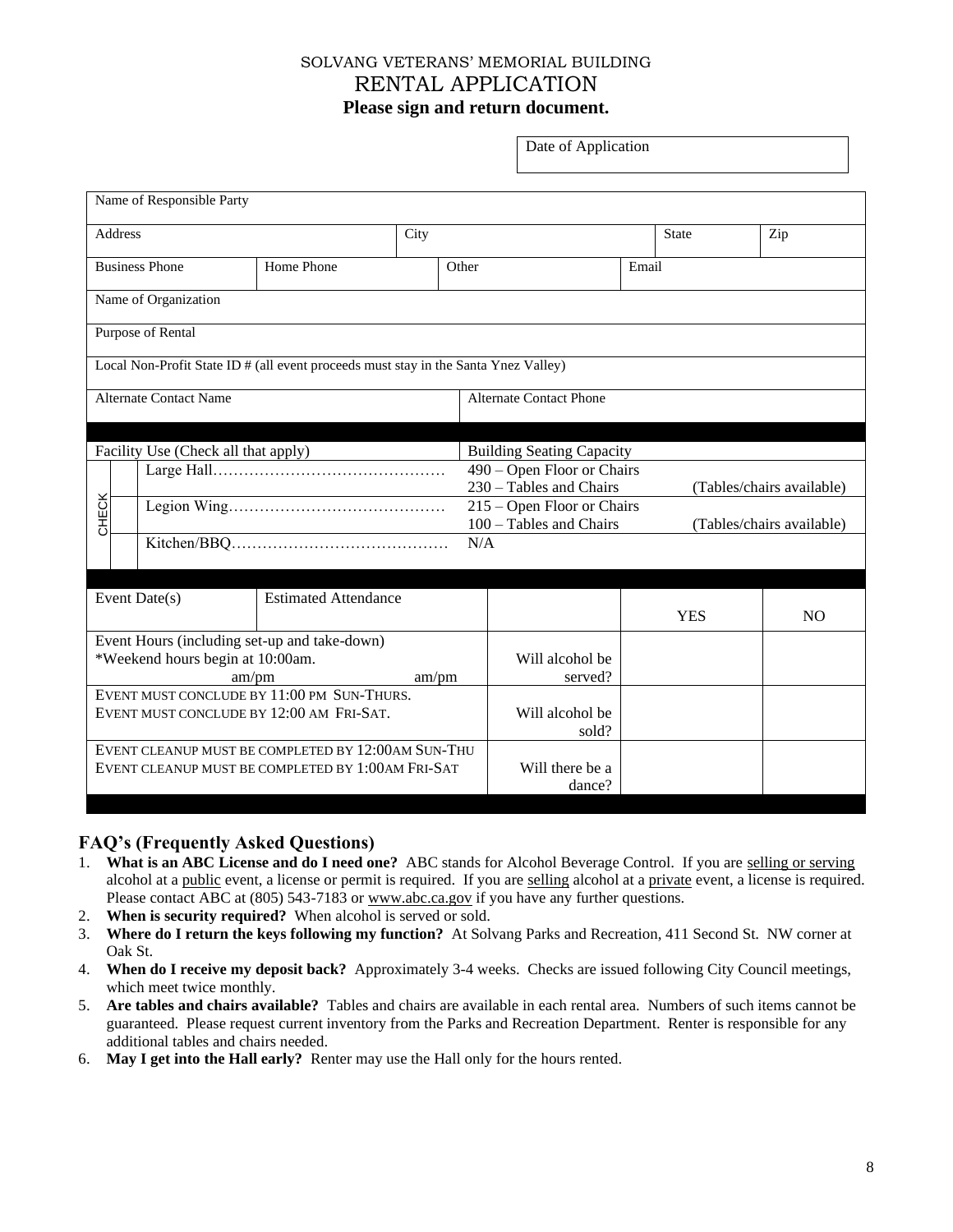# **FACILITY GUIDELINES (Rules and Regulations) Please sign and return document**

- <span id="page-8-1"></span><span id="page-8-0"></span>1. The Veterans' Memorial Building is available for rent by contacting Solvang Parks and Recreation located at 411 Second Street, between 12Pm and 5pm Monday through Friday or by calling (805) 688-7529.
- 2. The completeness and validity of the rental application will be recognized when facility rules and City policies have been reviewed, fees & deposits paid and the Responsible Party and the City have signed the application. The Responsible Party can pick up keys for the facility at the Solvang Municipal Center Annex, 411 Second Street, either the day of the event or one business day before the event. Office hours are Monday-Friday, 12pm-5pm. All scheduled weekend events cannot enter the facility before 10:00am. A City staff person will meet the renter at the facility to open the doors to the building. The office is closed on weekends and holidays. If you fail to pick up the keys during the stated hours, we cannot guarantee you will have access to the facility. If a City employee is available to assist you after hours, you will be charged a minimum of one hour at the overtime rate for that employee.
- 3. When minors use the facility, the group must at all times be under the direction of its own adult leadership. There must be at least one adult for each twenty (20) minors in attendance.
- 4. SMOKING IS NOT ALLOWED in the Veterans' Memorial Building by City Ordinance (6-4-3). Smoking in the building is automatic grounds for forfeiture of all deposits. No exceptions will be made.
- 5. The use of alcoholic beverages at this facility is subject to State and Local ordinances and must be approved by the City Manager or designee in writing prior to the beginning of the function. The appropriate ABC license may be required. Additional fees and insurance with the City named as an additional insured will be required. The consumption of alcoholic beverages is only allowed inside the facility.
- 6. Facility users are free to use the chairs and tables located in each of the rooms they have rented. However, no furniture may be moved out of its assigned room. All furniture must be cleaned and put away in its proper location at the end of the function.
- 7. Any request for exceptions to rules or charges for use of the facility must be presented in writing no later than thirty (30) days prior to the date of the function. Appeals must be addressed to the City Manager.
- 8. The City of Solvang reserves the right to limit the use of the Veterans' Memorial Building as deemed in the best interest of the City of Solvang and its residents.
- 9. Decorating the Veterans' Memorial Building using nails, screw, staples, etc., in walls or woodwork is prohibited. AT NO TIME SHALL ANY EXITS OR EXIT SIGNS BE COVERED OR OBSTRUCTED.
- 10. No advertising shall be exhibited, and no solicitations or sales shall be made on the grounds without written approval of the City of Solvang (City ord. 8- 3-5A).
- 11. Under emergency circumstances, the City reserves the right to cancel reservations.
- 12. The Responsible Party shall be responsible for the general conduct of the attendees and the enforcement of the rules governing the use of the facility.
- 13. The Solvang Sheriff's Department has the authority to disperse any group for lawful reasons. In case of such dispersal, the group will forfeit all deposits.
- 14. No animals of any kind (except Seeing Eye dogs and the Greyhound Society) are permitted within the Veterans' Memorial Building.
- 15. Music must stop by 12:00 midnight on Friday and Saturday nights, and by 11:00pm Sunday through Thursday. All north side doors and windows must be closed by 10:00pm. The event and any associated cleanup shall end no later than 1:00am of the date following the event.
- 16. Decibel readings in excess of 60 dB as measured from the intersection of Maple and Amber after 10:00pm will initiate a response from the Solvang Sheriff's Department. The officers will advise event coordinators on measures, which will reduce decibel readings. Subsequent readings over 60dB may result in action up to and including termination of the event by the Sheriff's Department.
- 17. All signage is limited to approved information on the Veterans Hall marquee. Applications for the marquee are available in the Parks and Recreation office. Please be advised that the Solvang Municipal Code 11-13-9 applies to all signage. Prohibited signs (including, but not limited to) are:
	- flashing, rotating, or blinking signs
	- off-premise signs
	- A-frame signs
	- portable signs
	- banner signs and balloons
	- mobile signs
	- signs attached to trees, fences, etc.
	- Any temporary sign outside of a building or attached to the exterior of a building, including banners, placards, streamers, balloons or similar devices, except as provided in Solvang Municipal Code 11-13-9.
	- Outdoor decorations, embellishments, ornaments or merchandise used as an attention getting device, including, but not limited to: fabric, plastic, wood, balloons, paper, metal or merchandise attached in any manner on the outside of a single commercial enterprise, a shopping center or shopping complex. (Outdoor planters and temporary festival decorations shall not be considered as outdoor decorations.)
	- Mobile commercial signs. No person shall park any vehicle on a public right of way or in a location on private property, which is visible from a public right of way, which has attached thereto or suspended therefrom any sign, except a sign painted directly upon, magnetically affixed to or permanently affixed to the body or other integral part of the vehicle. The primary use of such vehicles shall be in operation of the business and not in advertising or identifying the business premises. The vehicle shall not be parked for the sole purpose of advertising. Vehicles parked in a manner, as a sole means of advertising shall be in violation of this chapter.
- 18. No ancillary use of the parking lot or grounds is authorized without the prior approval of the City of Solvang.

#### *\*Any violations of this type will be subject to an Administrative Citation in the amount of \$200.00 per sign per day that the violation occurs. For questions, please contact the Planning Department at 688-4414.*

The City of Solvang is not responsible for accidents, injury, loss, or damage to private property within the Veterans' Memorial Building. The Responsible Party shall be responsible for reimbursing the City for any loss or damage to City owned property related to the event.

I have read, understood and agree to abide by the above rules. My signature certifies that all information on this application is true, including that regarding the use of alcohol and the purpose of renting the facility. I understand and agree that any misstatements or omission of material fact herein may cause forfeiture of my deposits and/or justifiable cause to deny facility rental in the future. I understand the City may assign and bill for all administrative costs necessary to enforce all rules and regulations.

Signature (Responsible Party):\_\_\_\_\_\_\_\_\_\_\_\_\_\_\_\_\_\_\_\_\_\_\_\_\_\_\_\_\_\_\_\_\_\_\_\_\_\_\_\_\_\_\_\_\_\_\_\_\_\_\_\_Date:\_\_\_\_\_\_\_\_\_\_\_\_\_\_\_\_